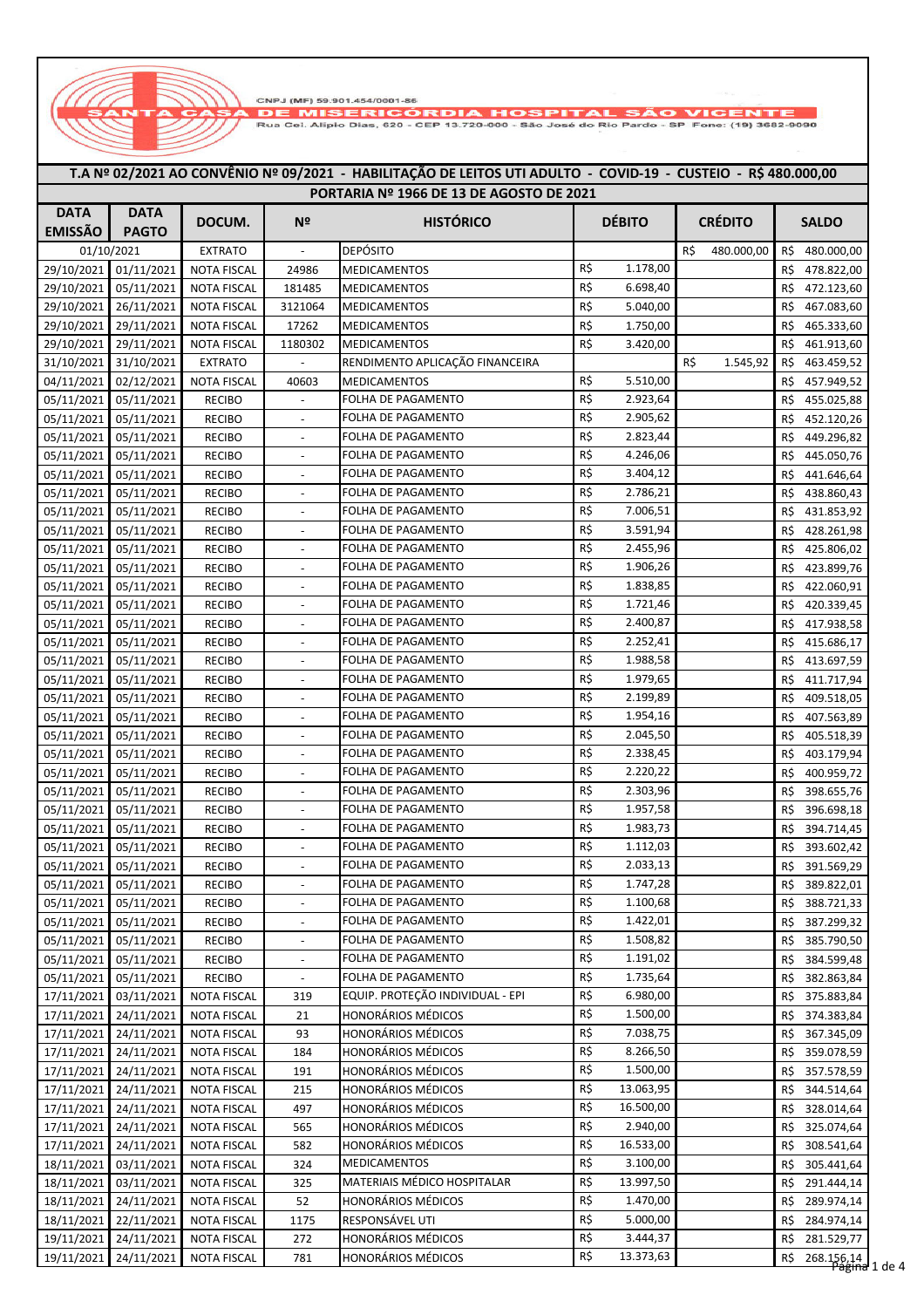CNPJ (MF) 59.901,454/0001-86<br>| DE MISERICÓRDIA HOSPITAL SÃO VICENTE<br>| Rua Ce¦. Alípio Dias, 620 - CEP 13.720-000 - São José do Rio Pardo - SP Fone: (19) 3682-9090

## **T.A Nº 02/2021 AO CONVÊNIO Nº 09/2021 - HABILITAÇÃO DE LEITOS UTI ADULTO - COVID-19 - CUSTEIO - R\$ 480.000,00 PORTARIA Nº 1966 DE 13 DE AGOSTO DE 2021**

|                | <b>PURTARIA Nº 1900 DE 13 DE AGOSTO DE 2021</b> |                    |                          |                                  |                  |                 |                   |  |  |  |
|----------------|-------------------------------------------------|--------------------|--------------------------|----------------------------------|------------------|-----------------|-------------------|--|--|--|
| <b>DATA</b>    | <b>DATA</b>                                     | DOCUM.             | N <sup>o</sup>           | <b>HISTÓRICO</b>                 | <b>DÉBITO</b>    | <b>CRÉDITO</b>  | <b>SALDO</b>      |  |  |  |
| <b>EMISSÃO</b> | <b>PAGTO</b>                                    |                    |                          |                                  |                  |                 |                   |  |  |  |
| 22/11/2021     | 03/11/2021                                      | <b>NOTA FISCAL</b> | 332                      | MATERIAIS MÉDICO HOSPITALAR      | R\$<br>2.597,00  |                 | R\$<br>265.559,14 |  |  |  |
| 22/11/2021     | 03/11/2021                                      | <b>NOTA FISCAL</b> | 333                      | EQUIP. PROTEÇÃO INDIVIDUAL - EPI | R\$<br>2.790,00  |                 | R\$<br>262.769,14 |  |  |  |
| 22/11/2021     | 15/12/2021                                      | <b>NOTA FISCAL</b> | 334                      | <b>MEDICAMENTOS</b>              | R\$<br>572,00    |                 | R\$<br>262.197,14 |  |  |  |
| 25/11/2021     | 03/11/2021                                      | <b>NOTA FISCAL</b> | 338                      | EQUIP. PROTEÇÃO INDIVIDUAL - EPI | R\$<br>1.140,00  |                 | R\$<br>261.057,14 |  |  |  |
| 29/11/2021     | 15/12/2021                                      | <b>NOTA FISCAL</b> | 4700                     | <b>GASES MEDICINAIS</b>          | R\$<br>7.868,76  |                 | 253.188,38<br>R\$ |  |  |  |
| 30/11/2021     | 30/11/2021                                      | <b>EXTRATO</b>     | $\overline{\phantom{a}}$ | RENDIMENTO APLICAÇÃO FINANCEIRA  |                  | R\$<br>1.605,91 | 254.794,29<br>R\$ |  |  |  |
| 30/11/2021     | 30/11/2021                                      | <b>EXTRATO</b>     | $\overline{\phantom{a}}$ | I.R SOBRE APLICAÇÃO FINANCEIRA   | R\$<br>659,64    |                 | 254.134,65<br>R\$ |  |  |  |
| 03/12/2021     | 06/12/2021                                      | <b>NOTA FISCAL</b> | 148                      | <b>EQUIPE MULTIDISCIPLINAR</b>   | R\$<br>18.000,00 |                 | R\$<br>236.134,65 |  |  |  |
| 06/12/2021     | 06/12/2021                                      | <b>RECIBO</b>      | $\overline{\phantom{a}}$ | FOLHA DE PAGAMENTO               | R\$<br>2.917,88  |                 | R\$<br>233.216,77 |  |  |  |
| 06/12/2021     | 06/12/2021                                      | <b>RECIBO</b>      | $\overline{\phantom{a}}$ | FOLHA DE PAGAMENTO               | R\$<br>3.012,34  |                 | R\$<br>230.204,43 |  |  |  |
| 06/12/2021     | 06/12/2021                                      | <b>RECIBO</b>      | $\overline{\phantom{a}}$ | FOLHA DE PAGAMENTO               | R\$<br>3.625,05  |                 | R\$<br>226.579,38 |  |  |  |
| 06/12/2021     | 06/12/2021                                      | <b>RECIBO</b>      | $\overline{\phantom{a}}$ | FOLHA DE PAGAMENTO               | R\$<br>3.130,03  |                 | R\$<br>223.449,35 |  |  |  |
| 06/12/2021     | 06/12/2021                                      | <b>RECIBO</b>      | $\overline{\phantom{a}}$ | FOLHA DE PAGAMENTO               | R\$<br>3.360,69  |                 | R\$<br>220.088,66 |  |  |  |
| 06/12/2021     | 06/12/2021                                      | <b>RECIBO</b>      | $\overline{\phantom{a}}$ | FOLHA DE PAGAMENTO               | R\$<br>2.777,13  |                 | R\$<br>217.311,53 |  |  |  |
| 06/12/2021     | 06/12/2021                                      | <b>RECIBO</b>      | $\overline{\phantom{a}}$ | FOLHA DE PAGAMENTO               | R\$<br>3.810,03  |                 | R\$<br>213.501,50 |  |  |  |
| 06/12/2021     | 06/12/2021                                      | <b>RECIBO</b>      | $\overline{\phantom{a}}$ | FOLHA DE PAGAMENTO               | R\$<br>3.575,13  |                 | R\$<br>209.926,37 |  |  |  |
| 06/12/2021     | 06/12/2021                                      | <b>RECIBO</b>      | $\overline{\phantom{a}}$ | FOLHA DE PAGAMENTO               | R\$<br>2.279,39  |                 | R\$<br>207.646,98 |  |  |  |
| 06/12/2021     | 06/12/2021                                      | <b>RECIBO</b>      | $\overline{\phantom{a}}$ | FOLHA DE PAGAMENTO               | R\$<br>2.460,17  |                 | R\$<br>205.186,81 |  |  |  |
| 06/12/2021     | 06/12/2021                                      | <b>RECIBO</b>      | $\overline{\phantom{a}}$ | FOLHA DE PAGAMENTO               | R\$<br>1.833,37  |                 | R\$<br>203.353,44 |  |  |  |
| 06/12/2021     | 06/12/2021                                      | <b>RECIBO</b>      | $\overline{\phantom{a}}$ | FOLHA DE PAGAMENTO               | R\$<br>1.915,09  |                 | R\$<br>201.438,35 |  |  |  |
| 06/12/2021     | 06/12/2021                                      | <b>RECIBO</b>      | $\overline{\phantom{a}}$ | FOLHA DE PAGAMENTO               | R\$<br>1.735,34  |                 | R\$<br>199.703,01 |  |  |  |
| 06/12/2021     | 06/12/2021                                      | <b>RECIBO</b>      | $\overline{\phantom{a}}$ | FOLHA DE PAGAMENTO               | R\$<br>2.208,54  |                 | R\$<br>197.494,47 |  |  |  |
| 06/12/2021     | 06/12/2021                                      | <b>RECIBO</b>      | $\overline{\phantom{a}}$ | FOLHA DE PAGAMENTO               | R\$<br>2.302,30  |                 | R\$<br>195.192,17 |  |  |  |
| 06/12/2021     | 06/12/2021                                      | <b>RECIBO</b>      | $\overline{\phantom{a}}$ | FOLHA DE PAGAMENTO               | R\$<br>1.941,86  |                 | R\$<br>193.250,31 |  |  |  |
| 06/12/2021     | 06/12/2021                                      | <b>RECIBO</b>      | $\overline{\phantom{a}}$ | FOLHA DE PAGAMENTO               | R\$<br>1.944,65  |                 | R\$<br>191.305,66 |  |  |  |
| 06/12/2021     | 06/12/2021                                      | <b>RECIBO</b>      | $\overline{\phantom{a}}$ | FOLHA DE PAGAMENTO               | R\$<br>2.045,54  |                 | R\$<br>189.260,12 |  |  |  |
| 06/12/2021     | 06/12/2021                                      | <b>RECIBO</b>      | $\overline{\phantom{a}}$ | FOLHA DE PAGAMENTO               | R\$<br>2.345,71  |                 | R\$<br>186.914,41 |  |  |  |
| 06/12/2021     | 06/12/2021                                      | <b>RECIBO</b>      | $\overline{\phantom{a}}$ | FOLHA DE PAGAMENTO               | R\$<br>2.010,18  |                 | R\$<br>184.904,23 |  |  |  |
| 06/12/2021     | 06/12/2021                                      | <b>RECIBO</b>      | $\overline{\phantom{a}}$ | FOLHA DE PAGAMENTO               | R\$<br>2.040,27  |                 | R\$<br>182.863,96 |  |  |  |
| 06/12/2021     | 06/12/2021                                      | <b>RECIBO</b>      | $\overline{\phantom{a}}$ | FOLHA DE PAGAMENTO               | R\$<br>1.583,33  |                 | R\$<br>181.280,63 |  |  |  |
| 06/12/2021     | 06/12/2021                                      | <b>RECIBO</b>      | $\overline{\phantom{m}}$ | FOLHA DE PAGAMENTO               | R\$<br>1.598,98  |                 | R\$<br>179.681,65 |  |  |  |
| 06/12/2021     | 06/12/2021                                      | <b>RECIBO</b>      | $\overline{\phantom{a}}$ | FOLHA DE PAGAMENTO               | R\$<br>1.079,89  |                 | R\$<br>178.601,76 |  |  |  |
| 06/12/2021     | 06/12/2021                                      | <b>RECIBO</b>      | $\overline{\phantom{a}}$ | FOLHA DE PAGAMENTO               | R\$<br>1.747,17  |                 | R\$<br>176.854,59 |  |  |  |
| 06/12/2021     | 06/12/2021                                      | <b>RECIBO</b>      | $\overline{\phantom{a}}$ | FOLHA DE PAGAMENTO               | R\$<br>1.144,47  |                 | R\$<br>175.710,12 |  |  |  |
|                | 06/12/2021 06/12/2021                           | <b>RECIBO</b>      |                          | FOLHA DE PAGAMENTO               | R\$<br>1.427,26  |                 | R\$<br>174.282,86 |  |  |  |
| 06/12/2021     | 06/12/2021                                      | <b>RECIBO</b>      | $\overline{\phantom{a}}$ | FOLHA DE PAGAMENTO               | R\$<br>1.498,75  |                 | R\$<br>172.784,11 |  |  |  |
| 06/12/2021     | 06/12/2021                                      | <b>RECIBO</b>      | $\overline{\phantom{a}}$ | FOLHA DE PAGAMENTO               | R\$<br>1.146,82  |                 | R\$<br>171.637,29 |  |  |  |
| 06/12/2021     | 06/12/2021                                      | <b>RECIBO</b>      | $\overline{\phantom{a}}$ | FOLHA DE PAGAMENTO               | R\$<br>1.582,95  |                 | R\$<br>170.054,34 |  |  |  |
| 06/12/2021     | 06/12/2021                                      | <b>RECIBO</b>      | $\overline{\phantom{a}}$ | FOLHA DE PAGAMENTO               | R\$<br>1.670,13  |                 | 168.384,21<br>R\$ |  |  |  |
| 07/12/2021     | 15/12/2021                                      | <b>NOTA FISCAL</b> | 5828                     | <b>GASES MEDICINAIS</b>          | R\$<br>6.431,03  |                 | 161.953,18<br>R\$ |  |  |  |
| 08/12/2021     | 03/11/2021                                      | <b>NOTA FISCAL</b> | 356                      | MATERIAIS MÉDICO HOSPITALAR      | R\$<br>8.550,00  |                 | 153.403,18<br>R\$ |  |  |  |
|                | 03/11/2021                                      |                    |                          | MEDICAMENTOS                     | R\$<br>845,50    |                 | 152.557,68<br>R\$ |  |  |  |
| 08/12/2021     | 10/12/2021                                      | <b>NOTA FISCAL</b> | 358                      | MEDICAMENTOS                     | R\$<br>340,90    |                 | 152.216,78<br>R\$ |  |  |  |
| 08/12/2021     | 10/12/2021                                      | <b>NOTA FISCAL</b> | 359                      | EQUIP. PROTEÇÃO INDIVIDUAL - EPI | R\$<br>7.497,50  |                 | 144.719,28<br>R\$ |  |  |  |
| 08/12/2021     | 10/12/2021                                      | NOTA FISCAL        | 360                      | MATERIAIS MÉDICO HOSPITALAR      | R\$<br>2.154,50  |                 | 142.564,78<br>R\$ |  |  |  |
| 10/12/2021     | 22/12/2021                                      | <b>NOTA FISCAL</b> | 7997                     | MEDICAMENTOS                     | R\$<br>406,40    |                 | 142.158,38<br>R\$ |  |  |  |
| 10/12/2021     | 22/12/2021                                      | <b>NOTA FISCAL</b> | 41903                    | MEDICAMENTOS                     | R\$<br>1.050,00  |                 | 141.108,38<br>R\$ |  |  |  |
| 10/12/2021     | 22/12/2021                                      | <b>NOTA FISCAL</b> | 1958523                  | MEDICAMENTOS                     | R\$<br>606,37    |                 | 140.502,01<br>R\$ |  |  |  |
| 10/12/2021     | 23/12/2021                                      | <b>NOTA FISCAL</b> | 3155438                  | <b>MEDICAMENTOS</b>              | R\$<br>6.093,40  |                 | 134.408,61<br>R\$ |  |  |  |
| 10/12/2021     | 22/12/2021                                      | NOTA FISCAL        | 791                      | HONORÁRIOS MÉDICOS               | R\$<br>9.854,25  |                 | 124.554,36<br>R\$ |  |  |  |
| 11/12/2021     | 22/12/2021                                      | NOTA FISCAL        | 320010                   | <b>MEDICAMENTOS</b>              | R\$<br>2.898,72  |                 | 121.655,64<br>R\$ |  |  |  |
| 13/12/2021     | 20/12/2021                                      | <b>NOTA FISCAL</b> | 1191                     | RESPONSÁVEL UTI                  | R\$<br>5.000,00  |                 | 116.655,64<br>R\$ |  |  |  |
| 13/12/2021     | 23/12/2021                                      | <b>NOTA FISCAL</b> | 3156765                  | <b>MEDICAMENTOS</b>              | R\$<br>5.440,00  |                 | R\$<br>111.215,64 |  |  |  |
| 13/12/2021     | 22/12/2021                                      | <b>NOTA FISCAL</b> | 223                      | HONORÁRIOS MÉDICOS               | R\$<br>15.963,75 |                 | R\$<br>95.251,89  |  |  |  |
|                |                                                 |                    |                          |                                  |                  |                 |                   |  |  |  |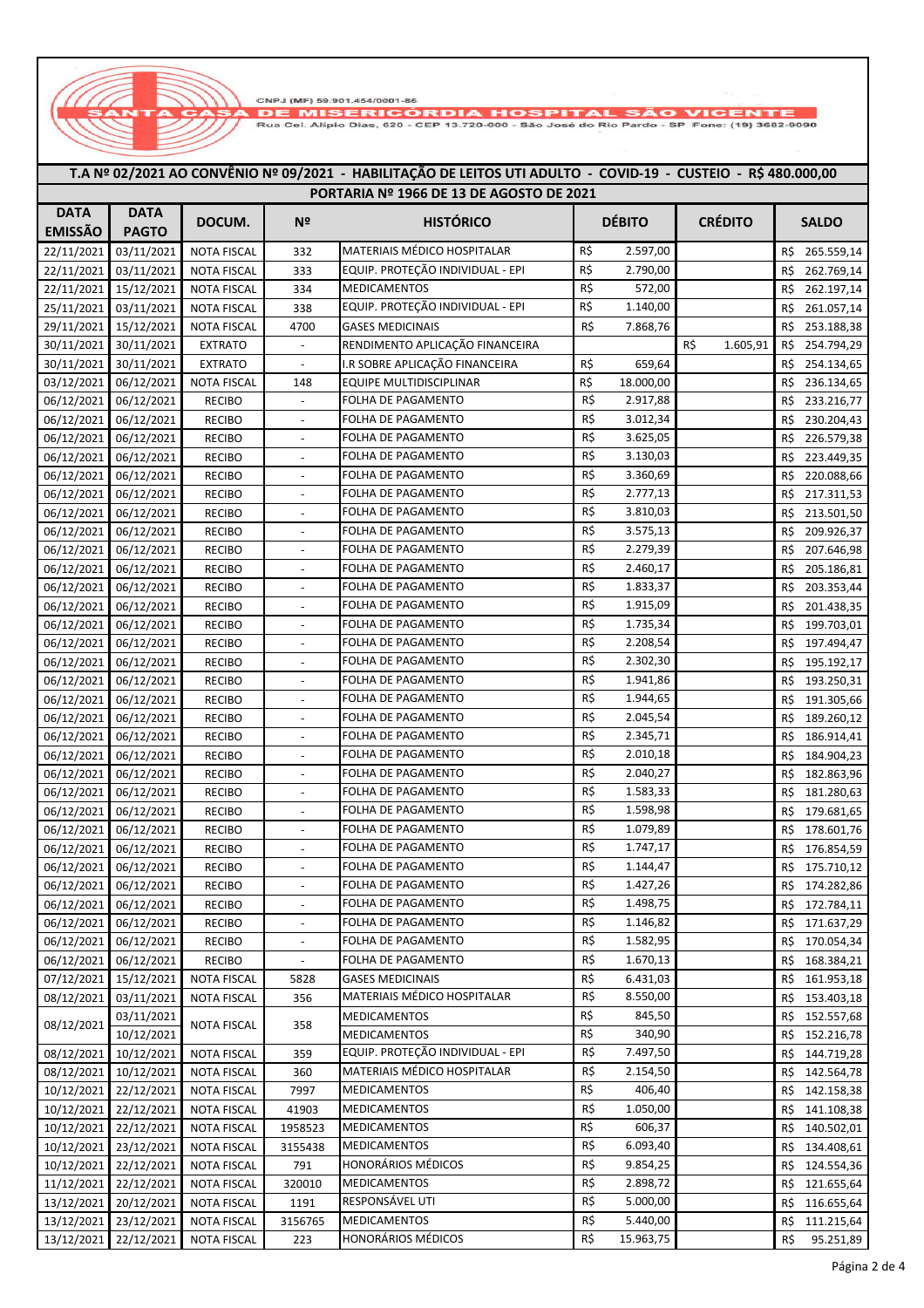CNPJ (MF) 59.901.454/0001-86 **1ISERICÓI DIA HOSPITAL** Rua Cei, Alipio Dias, 620 - CEP 13.720-000 - São José do Rio Pardo - SP Fone: (19) 3682-9090

**T.A Nº 02/2021 AO CONVÊNIO Nº 09/2021 - HABILITAÇÃO DE LEITOS UTI ADULTO - COVID-19 - CUSTEIO - R\$ 480.000,00**

## **SALDO** 15/12/2021 22/12/2021 **PORTARIA Nº 1966 DE 13 DE AGOSTO DE 2021 DATA EMISSÃO DATA PAGTO DOCUM. Nº HISTÓRICO DÉBITO CRÉDITO** 15/12/2021 22/12/2021 NOTA FISCAL 27401 MEDICAMENTOS 5.762,90 R\$ R\$ 89.488,99 15/12/2021 15/12/2021 GUIA ISS ENCARGOS E IMPOSTOS R\$ 1.141,05 R\$ 88.347,94 15/12/2021 23/12/2021 NOTA FISCAL 3159714 MEDICAMENTOS R\$ 1.090,00 R\$ 87.257,94 15/12/2021 22/12/2021 NOTA FISCAL 185202 EQUIP. PROTEÇÃO INDIVIDUAL - EPI R\$ 752,00 R\$ 86.505,94 15/12/2021 22/12/2021 NOTA FISCAL 8333 MEDICAMENTOS R\$ 624,00 R\$ 85.881,94 20/12/2021 20/12/2021 RECIBO - FOLHA DE PAGAMENTO R\$ 1.883,37 R\$ 83.998,57 20/12/2021 20/12/2021 RECIBO - FOLHA DE PAGAMENTO R\$ 1.492,46 R\$ 82.506,11 20/12/2021 20/12/2021 RECIBO - FOLHA DE PAGAMENTO R\$ 1.612,20 R\$ 80.893,91 20/12/2021 20/12/2021 RECIBO - FOLHA DE PAGAMENTO R\$ 2.099,99 R\$ 78.793,92 20/12/2021 20/12/2021 RECIBO - FOLHA DE PAGAMENTO 2.303,95 R\$ R\$ 76.489,97 20/12/2021 20/12/2021 RECIBO - FOLHA DE PAGAMENTO 2.070,28 R\$ R\$ 74.419,69 20/12/2021 20/12/2021 RECIBO - FOLHA DE PAGAMENTO R\$ 1.515,36 R\$ R\$ 72.904,33 20/12/2021 20/12/2021 RECIBO - FOLHA DE PAGAMENTO R\$ 2.543,70 R\$ 70.360,63 20/12/2021 20/12/2021 RECIBO - FOLHA DE PAGAMENTO R\$ 1.780,57 R\$ 68.580,06 20/12/2021 20/12/2021 RECIBO - FOLHA DE PAGAMENTO R\$ 1.349,13 R\$ 67.230,93 20/12/2021 20/12/2021 RECIBO - FOLHA DE PAGAMENTO R\$ 978,79 R\$ 66.252,14 20/12/2021 20/12/2021 RECIBO - FOLHA DE PAGAMENTO R\$ 1.731,08 R\$ 64.521,06 20/12/2021 20/12/2021 RECIBO - FOLHA DE PAGAMENTO R\$ 1.589,37 R\$ 62.931,69 20/12/2021 20/12/2021 RECIBO - FOLHA DE PAGAMENTO R\$ 1.536,70 R\$ 61.394,99 20/12/2021 20/12/2021 RECIBO - FOLHA DE PAGAMENTO R\$ 1.358,80 R\$ 60.036,19 20/12/2021 20/12/2021 RECIBO - FOLHA DE PAGAMENTO R\$ 1.123,02 R\$ 58.913.17 20/12/2021 20/12/2021 RECIBO - FOLHA DE PAGAMENTO R\$ 1.208,48 R\$ 57.704,69 20/12/2021 20/12/2021 RECIBO - FOLHA DE PAGAMENTO R\$ 1.201,04 R\$ 56.503,65 20/12/2021 20/12/2021 RECIBO - FOLHA DE PAGAMENTO R\$ 1.184,91 R\$ 55.318,74 20/12/2021 20/12/2021 RECIBO - FOLHA DE PAGAMENTO R\$ 1.254,60 R\$ 54.064,14 20/12/2021 20/12/2021 RECIBO - FOLHA DE PAGAMENTO R\$ 1.098,03 R\$ S2.966,11 20/12/2021 20/12/2021 RECIBO - FOLHA DE PAGAMENTO R\$ 1.082,43 R\$ 51.883,68 20/12/2021 20/12/2021 RECIBO - FOLHA DE PAGAMENTO R\$ 1.044,22 R\$ 50.839,46 20/12/2021 20/12/2021 RECIBO - FOLHA DE PAGAMENTO R\$ 1.477,48 R\$ 49.361,98 20/12/2021 20/12/2021 RECIBO - FOLHA DE PAGAMENTO R\$ 1.384,03 R\$ 47.977,95 20/12/2021 20/12/2021 RECIBO - FOLHA DE PAGAMENTO R\$ 1.670,36 R\$ 46.307,59 20/12/2021 20/12/2021 RECIBO - FOLHA DE PAGAMENTO R\$ 1.522,16 R\$ 44.785,43 20/12/2021 20/12/2021 RECIBO - FOLHA DE PAGAMENTO R\$ 1.045,66 R\$ R\$ 43.739,77 20/12/2021 20/12/2021 RECIBO FOLHA DE PAGAMENTO RES 1.242,84 R\$ 42.496,93 20/12/2021 20/12/2021 RECIBO - FOLHA DE PAGAMENTO R\$ 1.396,27 R\$ 41.100,66 20/12/2021 20/12/2021 RECIBO - FOLHA DE PAGAMENTO R\$ 1.134,07 R\$ 39.966,59 20/12/2021 20/12/2021 RECIBO - FOLHA DE PAGAMENTO R\$ 1.455,49 R\$ 88.511,10 20/12/2021 20/12/2021 RECIBO - FOLHA DE PAGAMENTO R\$ 1.001,81 R\$ 37.509,29 20/12/2021 20/12/2021 RECIBO - FOLHA DE PAGAMENTO R\$ 1.223,02 R\$ 36.286,27 20/12/2021 20/12/2021 RECIBO - FOLHA DE PAGAMENTO R\$ 963,86 R\$ R\$ 35.322.41 20/12/2021 20/12/2021 RECIBO - FOLHA DE PAGAMENTO R\$ 1.042,02 R\$ 34.280,39 20/12/2021 20/12/2021 RECIBO - FOLHA DE PAGAMENTO R\$ 1.149,12 R\$ 33.131.27 20/12/2021 20/12/2021 RECIBO - FOLHA DE PAGAMENTO R\$ 1.161,92 R\$ 31.969.35 20/12/2021 20/12/2021 RECIBO - FOLHA DE PAGAMENTO R\$ 1.065,32 R\$ 80.904,03 20/12/2021 20/12/2021 RECIBO - FOLHA DE PAGAMENTO R\$ 1.068,43 20/12/2021 20/12/2021 RECIBO - FOLHA DE PAGAMENTO R\$ 1.238,74 R\$ 28.596.86 20/12/2021 20/12/2021 RECIBO - FOLHA DE PAGAMENTO R\$ 1.431,46 R\$ 27.165,40 20/12/2021 20/12/2021 RECIBO - FOLHA DE PAGAMENTO R\$ 1.508,98 R\$ 25.656,42 20/12/2021 20/12/2021 RECIBO - FOLHA DE PAGAMENTO R\$ 1.604,08 R\$ 24.052.34 20/12/2021 20/12/2021 RECIBO - FOLHA DE PAGAMENTO R\$ 1.262,04 R\$ 22.790.30 20/12/2021 20/12/2021 RECIBO - FOLHA DE PAGAMENTO R\$ 1.322,36 R\$ 21.467,94 20/12/2021 20/12/2021 RECIBO - FOLHA DE PAGAMENTO R\$ 1.747,22 R\$ 19.720.72 20/12/2021 20/12/2021 RECIBO - FOLHA DE PAGAMENTO R\$ 1.081,99 R\$ 18.638.73 20/12/2021 20/12/2021 RECIBO - FOLHA DE PAGAMENTO R\$ 1.578,60 R\$ 17.060,13